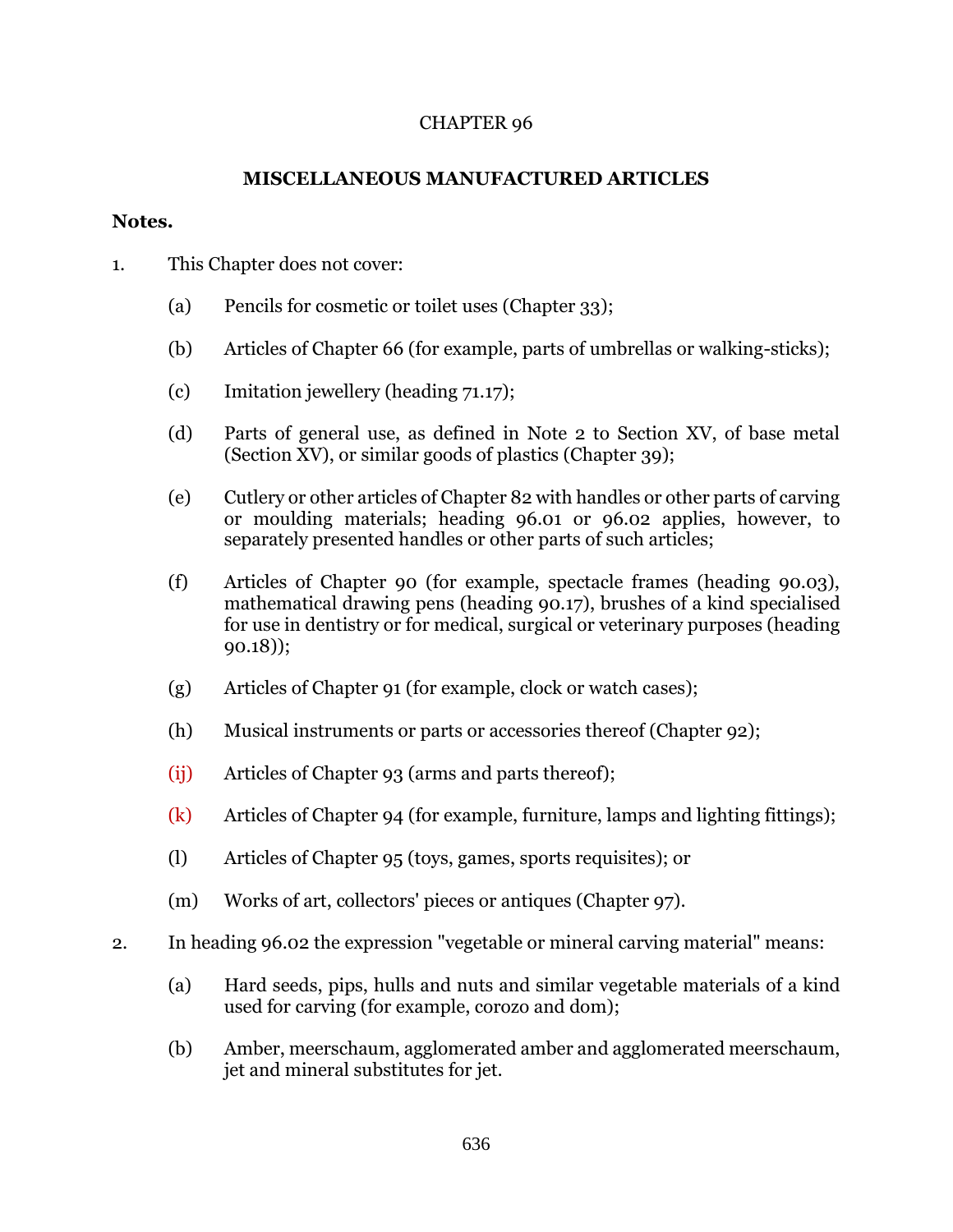- 3. In heading 96.03 the expression "prepared knots and tufts for broom or brush making" applies only to unmounted knots and tufts of animal hair, vegetable fibre or other material, which are ready for incorporation without division in brooms or brushes, or which require only such further minor processes as trimming to shape at the top, to render them ready for such incorporation.
- 4. Articles of this Chapter, other than those of headings 96.01 to 96.06 or 96.15, remain classified in the Chapter whether or not composed wholly or partly of precious metal or metal clad with precious metal, of natural or cultured pearls, or precious or semi-precious stones (natural, synthetic or reconstructed). However, headings 96.01 to 96.06 and 96.15 include articles in which natural or cultured pearls, precious or semi- precious stones (natural, synthetic or reconstructed), precious metal or metal clad with precious metal constitute only minor constituents.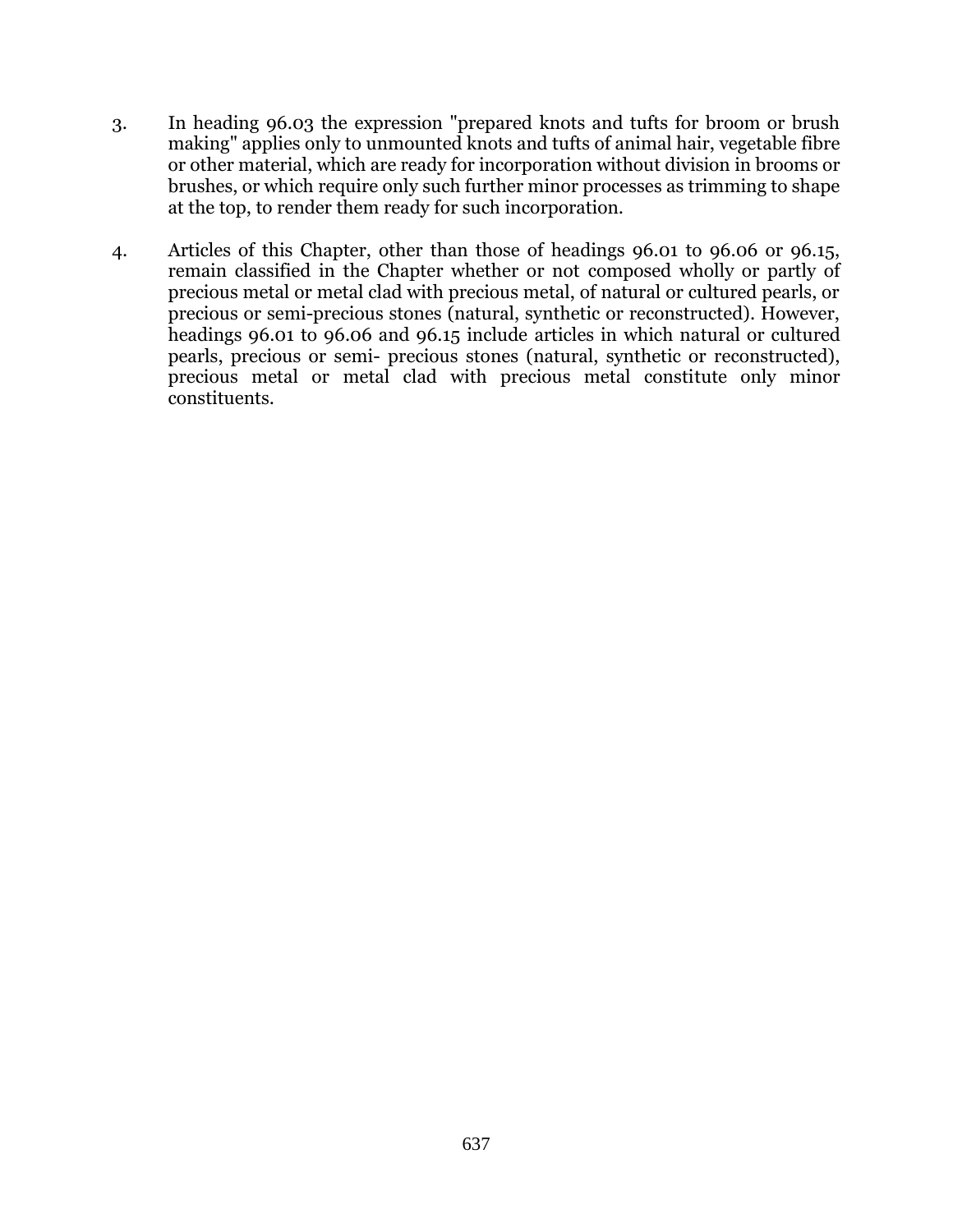| <b>HS</b> | <b>CET</b> | PR <sub>1</sub> | <b>DESCRIPTION OF GOODS</b>                                                                                                                                                                                                                                                                                                                                                             | <b>DUTY</b><br><b>RATE</b> | <b>UNIT</b> | <b>SITC</b><br><b>REV4</b> |
|-----------|------------|-----------------|-----------------------------------------------------------------------------------------------------------------------------------------------------------------------------------------------------------------------------------------------------------------------------------------------------------------------------------------------------------------------------------------|----------------------------|-------------|----------------------------|
| 96.01     |            |                 | Worked ivory, bone, tortoise-shell, horn, antlers,<br>coral, mother-of-pearl and other animal carving<br>material, and articles of these materials<br>(including articles obtained by moulding).                                                                                                                                                                                        |                            |             |                            |
| 9601.10   | 00         |                 | - Worked ivory and articles of ivory                                                                                                                                                                                                                                                                                                                                                    | 20%                        | kg          | 899.111                    |
| 9601.90   | $00\,$     |                 | - Other:                                                                                                                                                                                                                                                                                                                                                                                |                            |             |                            |
| 9601.90   | 10         |                 | --- Articles                                                                                                                                                                                                                                                                                                                                                                            | 20%                        | kg          | 899.112                    |
| 9601.90   | 90         |                 | - - - Animal carving material                                                                                                                                                                                                                                                                                                                                                           | 20%                        | kg          | 899.119                    |
| 9602.00   |            |                 | Worked vegetable or mineral carving material<br>and articles of these materials; moulded or<br>carved articles of wax, of stearin, of natural<br>gums or natural resins or of modelling pastes,<br>and other moulded or carved articles, not<br>elsewhere specified or included; worked,<br>unhardened gelatin (except gelatin of heading<br>35.03) and articles of unhardened gelatin. |                            |             |                            |
| 9602.00   | 10         |                 | - Articles                                                                                                                                                                                                                                                                                                                                                                              | 20%                        | kg          | 899.191                    |
| 9602.00   | 90         |                 | - Other                                                                                                                                                                                                                                                                                                                                                                                 | 20%                        | kg          | 899.199                    |
| 96.03     |            |                 | Brooms, brushes (including brushes constituting<br>parts of machines, appliances or vehicles),<br>hand-operated mechanical floor sweepers, not<br>motorised, mops and feather dusters; prepared<br>knots and tufts for broom or brush making;<br>paint pads and rollers; squeegees (other than<br>roller squeegees).                                                                    |                            |             |                            |
| 9603.10   | 00         |                 | - Brooms and brushes, consisting of twigs or other<br>vegetable materials bound together, with or without<br>handles                                                                                                                                                                                                                                                                    | 20%                        | kg&u        | 899.721                    |
| 9603.20   | 00         |                 | - Tooth brushes, shaving brushes, hair brushes, nail<br>brushes, eyelash brushes and other toilet brushes for<br>use on the person, including such brushes<br>constituting parts of appliances:                                                                                                                                                                                         |                            |             |                            |
| 9603.21   | 00         |                 | - - Tooth brushes, including dental-plate brushes                                                                                                                                                                                                                                                                                                                                       | 20%                        | kg&u        | 899.722                    |
| 9603.29   | 00         |                 | - - Other                                                                                                                                                                                                                                                                                                                                                                               | 20%                        | kg&u        | 899.723                    |
| 9603.30   | 00         |                 | - Artists' brushes, writing brushes and similar brushes for the application of cosmetics:                                                                                                                                                                                                                                                                                               |                            |             |                            |
| 9603.30   | 10         |                 | - - - Artists' brushes                                                                                                                                                                                                                                                                                                                                                                  | 5%                         | kg&u        | 899.724                    |
| 9603.30   | 20         |                 | - - - Writing brushes                                                                                                                                                                                                                                                                                                                                                                   | 5%                         | kg&u        | 899.725                    |
| 9603.30   | 90         |                 | $--$ Other                                                                                                                                                                                                                                                                                                                                                                              | 20%                        | kg&u        | 899.726                    |
| 9603.40   | $00\,$     |                 | - Paint, distemper, varnish or similar brushes (other<br>than brushes of subheading 9603.30); paint pads<br>and rollers:                                                                                                                                                                                                                                                                |                            |             |                            |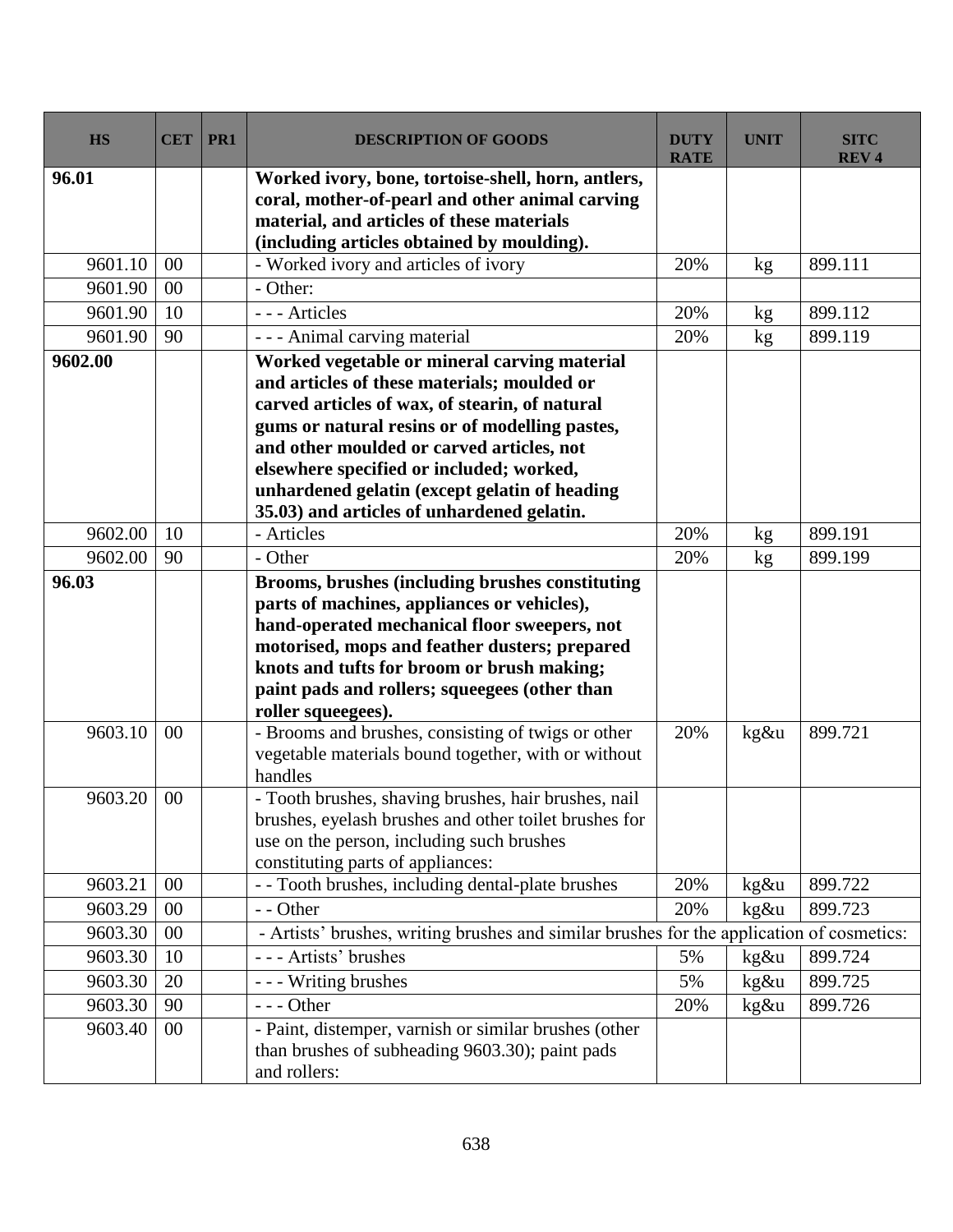| <b>HS</b>    | <b>CET</b> | PR <sub>1</sub> | <b>DESCRIPTION OF GOODS</b>                                                                                                     | <b>DUTY</b><br><b>RATE</b> | <b>UNIT</b> | <b>SITC</b><br><b>REV4</b> |
|--------------|------------|-----------------|---------------------------------------------------------------------------------------------------------------------------------|----------------------------|-------------|----------------------------|
| 9603.40      | 20         |                 | - - - Paint, distemper, varnish or similar brushes<br>(other than brushes of subheading 9603.30)                                | 15%                        | kg&u        | 899.7271                   |
| 9603.40      | 30         |                 | --- Paint pads and rollers                                                                                                      | 15%                        | kg&u        | 899.7279                   |
| 9603.50      | 00         |                 | - Other brushes constituting parts of machines,<br>appliances or vehicles                                                       | 5%                         | kg&u        | 899.728                    |
| 9603.90      | $00\,$     |                 | - Other:                                                                                                                        |                            |             |                            |
| 9603.90      | 10         |                 | - - - Feather dusters                                                                                                           | 20%                        | kg&u        | 899.7291                   |
| 9603.90      | 20         |                 | --- Scrubbing brushes                                                                                                           | 20%                        | kg&u        | 899.7292                   |
| 9603.90      | 30         |                 | --- Brooms and mops for sweeping roads and<br>floors                                                                            | 20%                        | kg&u        | 899.7293                   |
| 9603.90      | 40         |                 | --- Other brushes for household use                                                                                             | 20%                        | kg&u        | 899.7294                   |
| 9603.90      | 50         |                 | --- Prepared knots and tufts for broom or brush<br>making                                                                       | 15%                        | kg&u        | 899.7295                   |
| 9603.90      | 90         |                 | $--$ Other                                                                                                                      | 5%                         | kg&u        | 899.7299                   |
| 9604         |            |                 | Hand sieves and hand riddles.                                                                                                   |                            |             |                            |
| 9604.00      | 10         |                 | - - - Hand sieves                                                                                                               | 5%                         | kg&u        | 899.811                    |
| 9604.00      | 20         |                 | --- Hand riddles                                                                                                                | 5%                         | kg&u        | 899.812                    |
| 9605.00      | 00         |                 | Travel sets for personal toilet, sewing or shoe or<br>clothes cleaning.                                                         | 20%                        | kg&u        | 831.3                      |
| 96.06        |            |                 | Buttons, press-fasteners, snap-fasteners and<br>press-studs, button moulds and other parts of<br>these articles; button blanks. |                            |             |                            |
| 9606.10      | $00\,$     |                 | - Press-fasteners, snap-fasteners and press-studs and<br>parts therefor                                                         | 5%                         | kg          | 899.831                    |
| 9606.20      | 00         |                 | - Buttons:                                                                                                                      |                            |             |                            |
| 9606.21      | 00         |                 | - - Of plastics, not covered with textile material                                                                              | 5%                         | kg          | 899.832                    |
| 9606.22      | 00         |                 | - - Of base metal, not covered with textile material                                                                            | 5%                         | kg          | 899.833                    |
| 9606.29      | 00         |                 | - - Other                                                                                                                       | 5%                         | kg          | 899.839                    |
| 9606.30   00 |            |                 | - Button moulds and other parts of buttons; button<br>blanks                                                                    | 5%                         | kg          | 899.84                     |
| 96.07        |            |                 | Slide fasteners and parts thereof.                                                                                              |                            |             |                            |
| 9607.10      | $00\,$     |                 | - Slide fasteners:                                                                                                              |                            |             |                            |
| 9607.11      | $00\,$     |                 | - - Fitted with chain scoops of base metal                                                                                      | 15%                        | kg          | 899.851                    |
| 9607.19      | $00\,$     |                 | - - Other                                                                                                                       | 15%                        | kg          | 899.859                    |
| 9607.20      | $00\,$     |                 | - Parts:                                                                                                                        |                            |             |                            |
| 9607.20      | 10         |                 | - - - Continuous chain                                                                                                          | 5%                         | kg          | 899.861                    |
| 9607.20      | 90         |                 | $--$ Other                                                                                                                      | 5%                         | kg          | 899.869                    |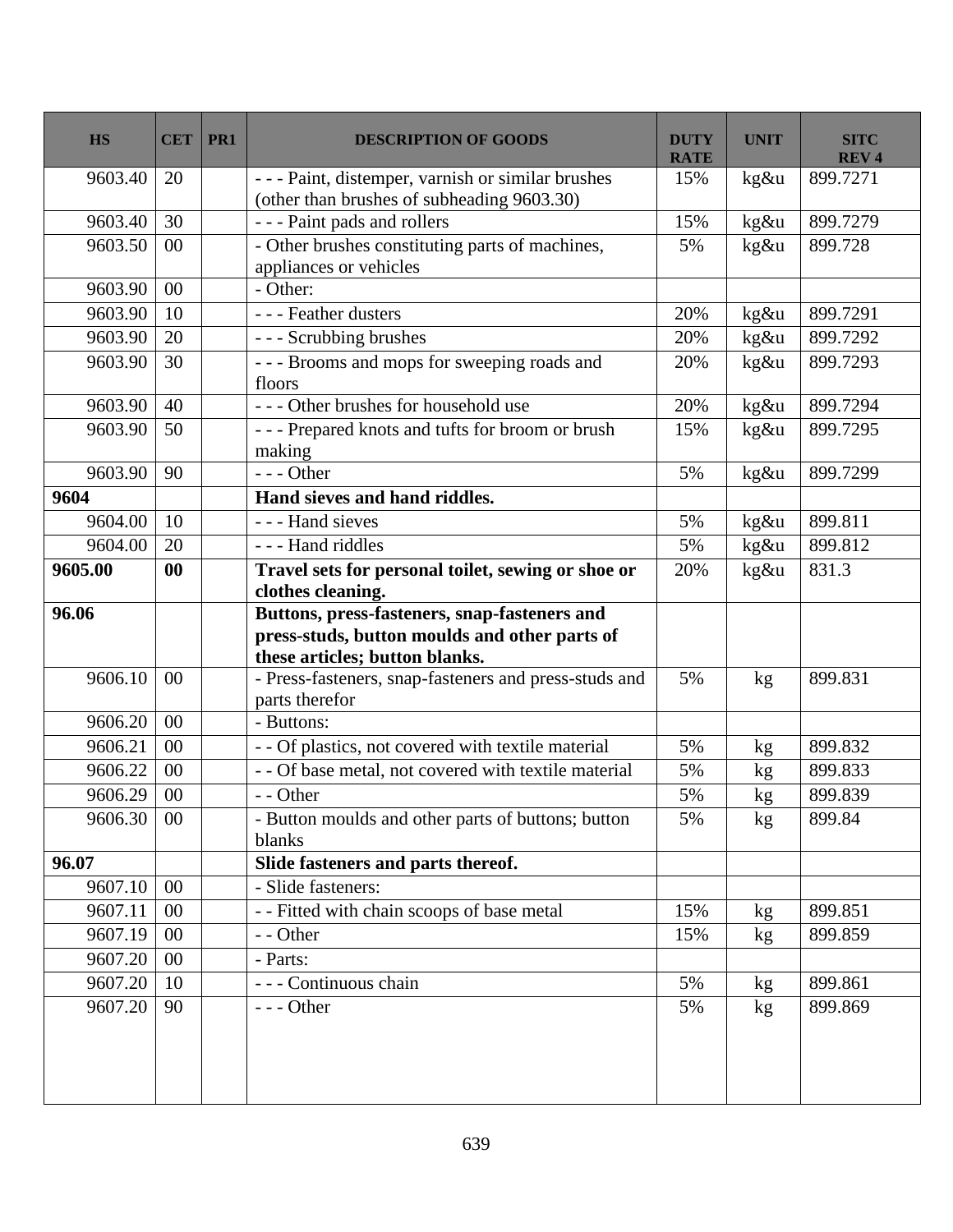| <b>HS</b>    | <b>CET</b> | PR1 | <b>DESCRIPTION OF GOODS</b>                                                                                                                                                                                                                                                                                                                | <b>DUTY</b><br><b>RATE</b> | <b>UNIT</b> | <b>SITC</b><br><b>REV4</b> |
|--------------|------------|-----|--------------------------------------------------------------------------------------------------------------------------------------------------------------------------------------------------------------------------------------------------------------------------------------------------------------------------------------------|----------------------------|-------------|----------------------------|
|              |            |     |                                                                                                                                                                                                                                                                                                                                            |                            |             |                            |
| 96.08        |            |     | Ball point pens; felt tipped and other<br>porous-tipped pens and markers; fountain pens,<br>stylograph pens and other pens; duplicating<br>stylos; propelling or sliding pencils; pen-holders,<br>pencil-holders and similar holders; parts<br>(including caps and clips) of the foregoing<br>articles, other than those of heading 96.09. |                            |             |                            |
| 9608.10      | $00\,$     |     | - Ball point pens                                                                                                                                                                                                                                                                                                                          | 20%                        | kg&u        | 895.211                    |
| 9608.20      | $00\,$     |     | - Felt tipped and other porous-tipped pens and<br>markers                                                                                                                                                                                                                                                                                  | 20%                        | kg&u        | 895.212                    |
| 9608.30      | $00\,$     |     | - Fountain pens, stylograph pens and other pens:                                                                                                                                                                                                                                                                                           | 20%                        | kg&u        | 895.214                    |
| 9608.40      | $00\,$     |     | - Propelling or sliding pencils                                                                                                                                                                                                                                                                                                            | 20%                        | kg&u        | 895.215                    |
| 9608.50      | 00         |     | - Sets of articles from two or more of the foregoing<br>subheadings                                                                                                                                                                                                                                                                        | 20%                        | kg&u        | 895.216                    |
| 9608.60      | $00\,$     |     | - Refills for ball point pens, comprising the<br>ballpoint and ink-reservoir                                                                                                                                                                                                                                                               | 20%                        | kg&u        | 895.217                    |
| 9608.90      | 00         |     | - Other:                                                                                                                                                                                                                                                                                                                                   |                            |             |                            |
| 9608.91      | 00         |     | - - Pen nibs and nib points                                                                                                                                                                                                                                                                                                                | 5%                         | kg&u        | 895.22                     |
| 9608.99      | $00\,$     |     | $-$ - Other:                                                                                                                                                                                                                                                                                                                               |                            |             |                            |
| 9608.99      | 10         |     | - - - Pen-holders, pencil-holders and similar holders                                                                                                                                                                                                                                                                                      | 20%                        | kg          | 895.218                    |
| 9608.99      | 20         |     | --- Barrels and covers for ball point pens                                                                                                                                                                                                                                                                                                 | 20%                        | kg          | 895.2191                   |
| 9608.99      | 90         |     | $--$ Other                                                                                                                                                                                                                                                                                                                                 | 5%                         | kg          | 895.2199                   |
| 96.09        |            |     | Pencils (other than pencils of heading 96.08),<br>crayons, pencil leads, pastels, drawing charcoals,<br>writing or drawing chalks and tailors' chalks.                                                                                                                                                                                     |                            |             |                            |
| 9609.10      | $00\,$     |     | - Pencils and crayons, with leads encased in a rigid<br>sheath:                                                                                                                                                                                                                                                                            |                            |             |                            |
| 9609.10   10 |            |     | - - - Writing or drawing pencils                                                                                                                                                                                                                                                                                                           | $10\%$                     | kg          | 895.231                    |
| 9609.10      | 20         |     | - - - Crayons                                                                                                                                                                                                                                                                                                                              | 10%                        | kg          | 895.232                    |
| 9609.20      | $00\,$     |     | - Pencil leads, black or coloured                                                                                                                                                                                                                                                                                                          | 10%                        | kg          | 895.233                    |
| 9609.90      | $00\,$     |     | - Other:                                                                                                                                                                                                                                                                                                                                   |                            |             |                            |
| 9609.90      | 10         |     | --- Writing or drawing chalks                                                                                                                                                                                                                                                                                                              | 10%                        | kg          | 895.234                    |
| 9609.90      | 90         |     | $--$ Other                                                                                                                                                                                                                                                                                                                                 | 10%                        | kg          | 895.239                    |
| 96.10        |            |     | Slates and boards, with writing or drawing<br>surfaces, whether or not framed.                                                                                                                                                                                                                                                             |                            |             |                            |
| 9610.00      | 10         |     | --- Writing or drawing boards                                                                                                                                                                                                                                                                                                              | 10%                        | kg          | 895.921                    |
| 9610.00      | 90         |     | $--$ Other                                                                                                                                                                                                                                                                                                                                 | 5%                         | kg          | 895.929                    |
| 96.11        |            |     | Date, sealing or numbering stamps, and the like<br>(including devices for printing or embossing<br>labels), designed for operating in the hand;                                                                                                                                                                                            |                            |             |                            |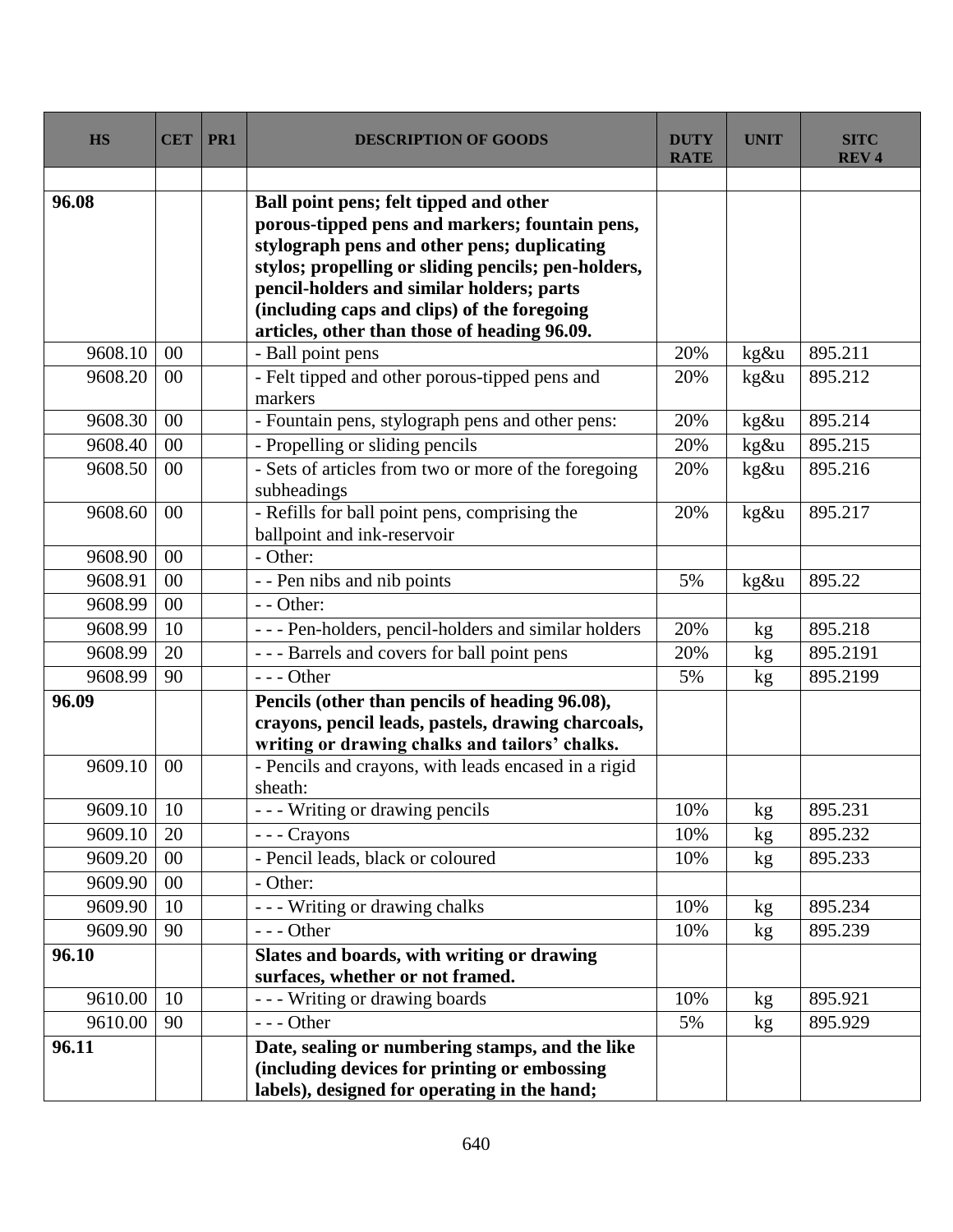| <b>HS</b>  | <b>CET</b> | PR1 | <b>DESCRIPTION OF GOODS</b>                                                                      | <b>DUTY</b><br><b>RATE</b> | <b>UNIT</b> | <b>SITC</b><br><b>REV4</b> |
|------------|------------|-----|--------------------------------------------------------------------------------------------------|----------------------------|-------------|----------------------------|
|            |            |     | hand-operated composing sticks and hand<br>printing sets incorporating such composing<br>sticks. |                            |             |                            |
| 9611.00    | 10         |     | --- Rubber stamps                                                                                | 20%                        | kg          | 895.931                    |
| 9611.00    | 90         |     | $--$ Other                                                                                       | 20%                        | kg          | 895.939                    |
| 96.12      |            |     | Typewriter or similar ribbons, inked or                                                          |                            |             |                            |
|            |            |     | otherwise prepared for giving impressions,                                                       |                            |             |                            |
|            |            |     | whether or not on spools or in cartridges; ink-                                                  |                            |             |                            |
|            |            |     | pads, whether or not inked, with or without                                                      |                            |             |                            |
|            |            |     | boxes.                                                                                           |                            |             |                            |
| 9612.10    | $00\,$     |     | - Ribbons:                                                                                       |                            |             |                            |
| 9612.10    | 10         |     | --- Typewriter ribbons on open spools                                                            | 5%                         | kg&u        | 895.941                    |
| 9612.10    | 90         |     | $--$ Other                                                                                       | 5%                         | kg&u        | 895.942                    |
| 9612.20    | $00\,$     |     | - Ink-pads                                                                                       | 5%                         | kg&u        | 895.943                    |
| 96.13      |            |     | Cigarette lighters and other lighters, whether or                                                |                            |             |                            |
|            |            |     | not mechanical or electrical, and parts thereof                                                  |                            |             |                            |
| 9613.10    | $00\,$     |     | other than flints and wicks.                                                                     | 20%                        |             | 899.331                    |
|            |            |     | - Pocket lighters, gas fuelled, non-refillable                                                   |                            | kg&u        |                            |
| 9613.20    | 00         |     | - Pocket lighters, gas fuelled, refillable                                                       | 20%                        | kg&u        | 899.332                    |
| 9613.80    | $00\,$     |     | - Other lighters                                                                                 | 20%                        | kg&u        | 899.339                    |
| 9613.90    | $00\,$     |     | - Parts                                                                                          | 20%                        | kg&u        | 899.35                     |
| 9614.00    | 00         |     | Smoking pipes (including pipe bowls) and cigar                                                   | 20%                        | kg&u        | 899.371                    |
| 96.15      |            |     | or cigarette holders, and parts thereof.<br>Combs, hair-slides and the like; hair-pins,          |                            |             |                            |
|            |            |     | curling pins, curling grips, hair-curlers and the                                                |                            |             |                            |
|            |            |     | like, other than those of heading 85.16, and parts                                               |                            |             |                            |
|            |            |     | thereof.                                                                                         |                            |             |                            |
| 9615.10    | 00         |     | - Combs, hair-slides and the like:                                                               |                            |             |                            |
| 9615.11 00 |            |     | - - Of hard rubber or plastics:                                                                  |                            |             |                            |
| 9615.11    | 10         |     | $--$ Combs                                                                                       | 20%                        | kg          | 899.891                    |
| 9615.11    | 20         |     | - - - Hair slides and the like                                                                   | 20%                        | kg          | 899.892                    |
| 9615.19    | $00\,$     |     | - - Other:                                                                                       |                            |             |                            |
| 9615.19    | 10         |     | $--$ Combs                                                                                       | 20%                        | kg          | 899.893                    |
| 9615.19    | 20         |     | - - - Hair slides and the like                                                                   | 20%                        | kg          | 899.894                    |
| 9615.90    | $00\,$     |     | - Other:                                                                                         |                            |             |                            |
| 9615.90    | 10         |     | - - - Hairpins                                                                                   | 20%                        | kg          | 899.895                    |
| 9615.90    | 90         |     | $--$ Other                                                                                       | 20%                        | kg          | 899.899                    |
| 96.16      |            |     | Scent sprays and similar toilet sprays, and                                                      |                            |             |                            |
|            |            |     | mounts and heads therefor; powder-puffs and                                                      |                            |             |                            |
|            |            |     | pads for the application of cosmetics or toilet                                                  |                            |             |                            |
|            |            |     | preparations.                                                                                    |                            |             |                            |